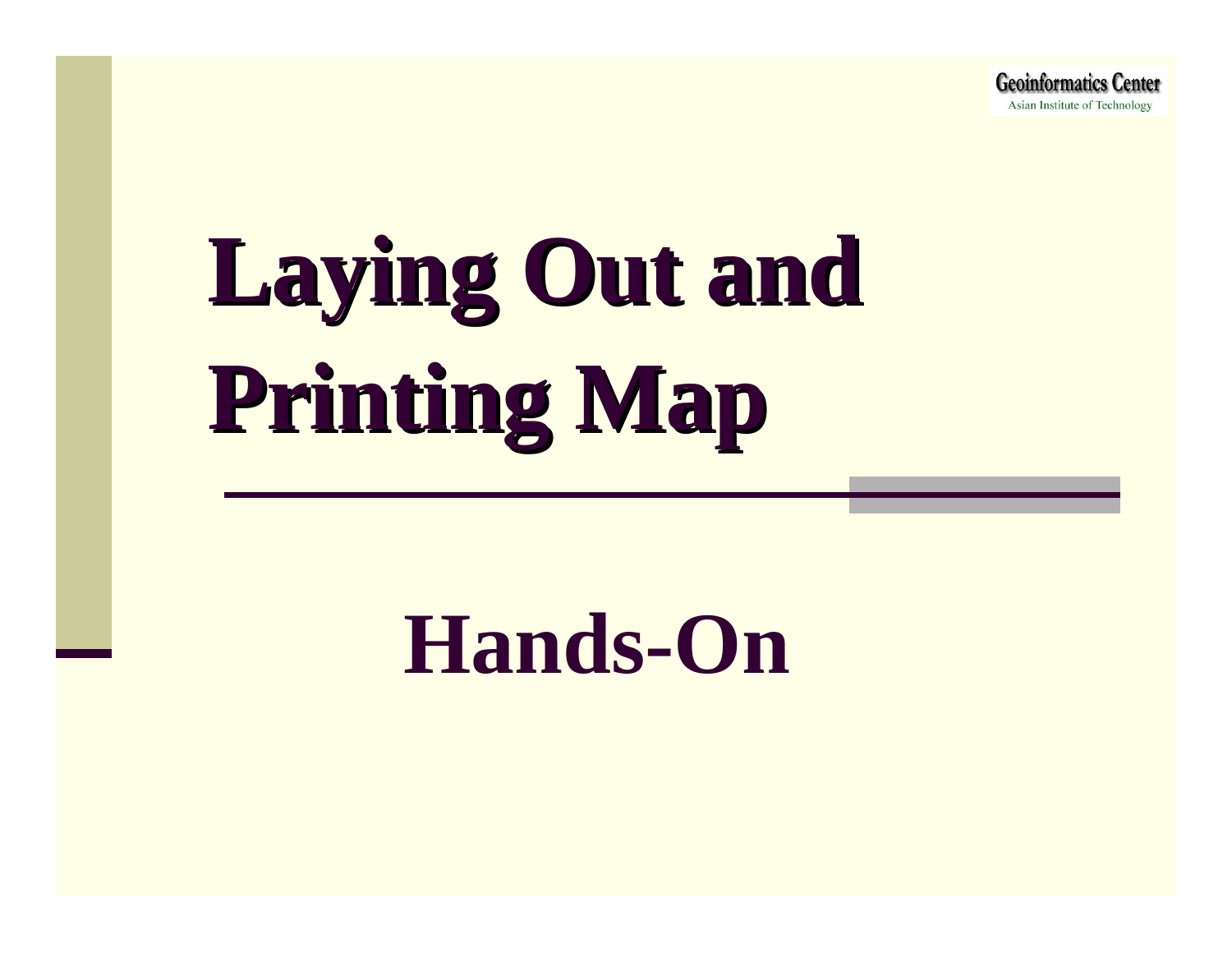

### I. Greate a New Layout

- ¾ **Open the View if it's not already open**
- ¾ **View Menu, Choose Layout**





¾ **In the dialog appears, Click Template you want to use for your layout.**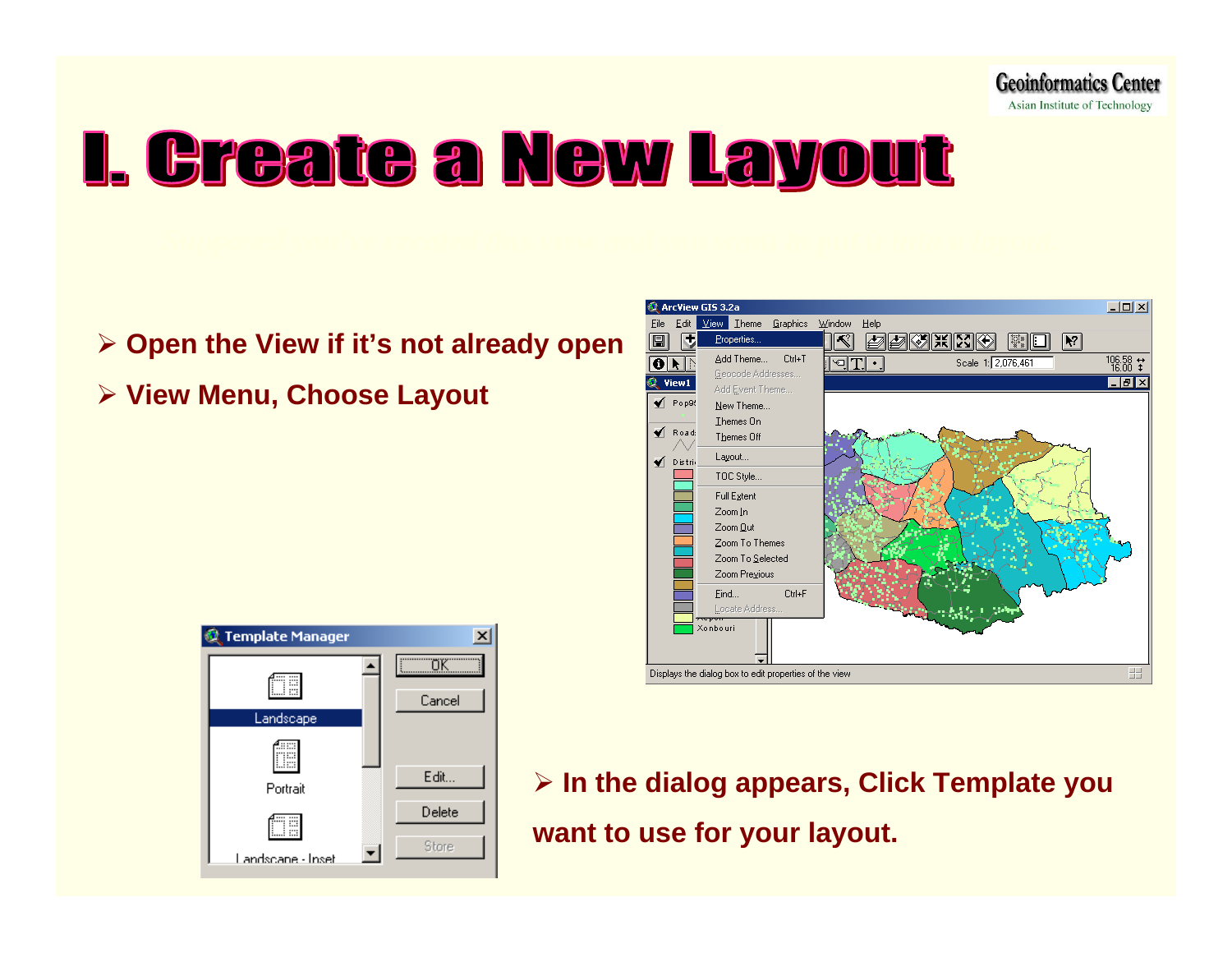

**Geoinformatics Center** Asian Institute of Technology

| $L = 2$<br>ArcView GIS 3.2a<br>Eile Project Window Help<br>$ \mathbf{k} $<br>圓<br>Q Untitled<br>EOX<br>Pand<br>New<br>Open<br>$\bullet$<br>Views<br><b>ED</b> | > Make Project Window Active<br><b>≻ Select Layout Icon</b><br>> Click New Button to Create a<br>new Layout                                                                                                                                                                                   |  |  |
|---------------------------------------------------------------------------------------------------------------------------------------------------------------|-----------------------------------------------------------------------------------------------------------------------------------------------------------------------------------------------------------------------------------------------------------------------------------------------|--|--|
| Tables<br>T<br>Charts<br>.ayouts<br>ey<br>Scripts $\blacksquare$<br>$\blacktriangledown$<br>田                                                                 | ArcView GIS 3.2a<br>$\Box$ D $\Box$<br>Eile Edit Layout Graphics Window Help<br><b>COEO TRE</b><br><b>EBAJOS</b><br>0<br>$\boxed{8}$<br>圓<br>$ \mathbf{B} $<br>  ¥  <br>$\frac{14.94}{10.84}$ in $\pm$<br>$\overline{\text{NPOQCDT} \cdot \text{SO}}$<br>$\Box$ elx<br>Q Layout1<br><b>HH</b> |  |  |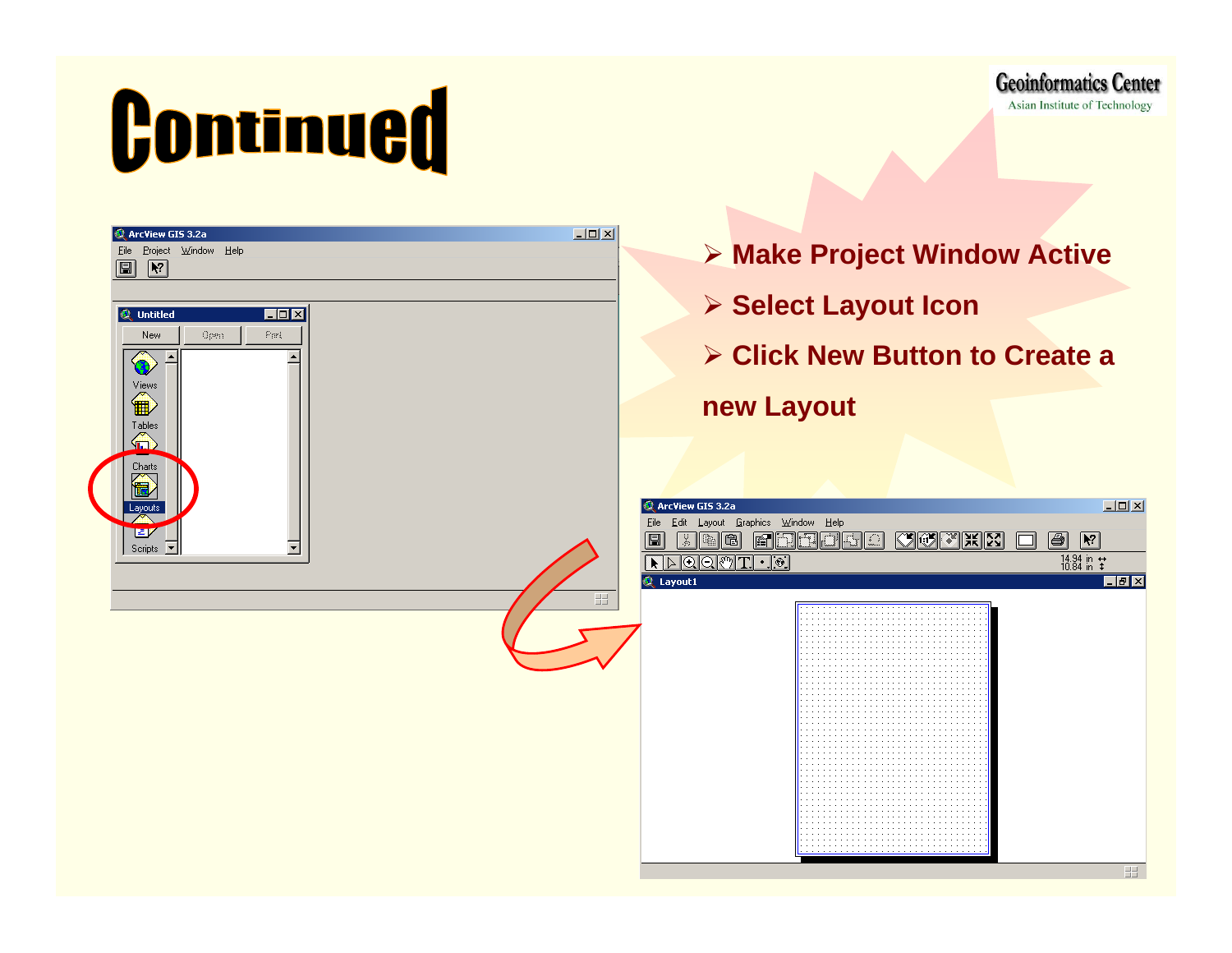

### **II. Setting Up the Layout Page**

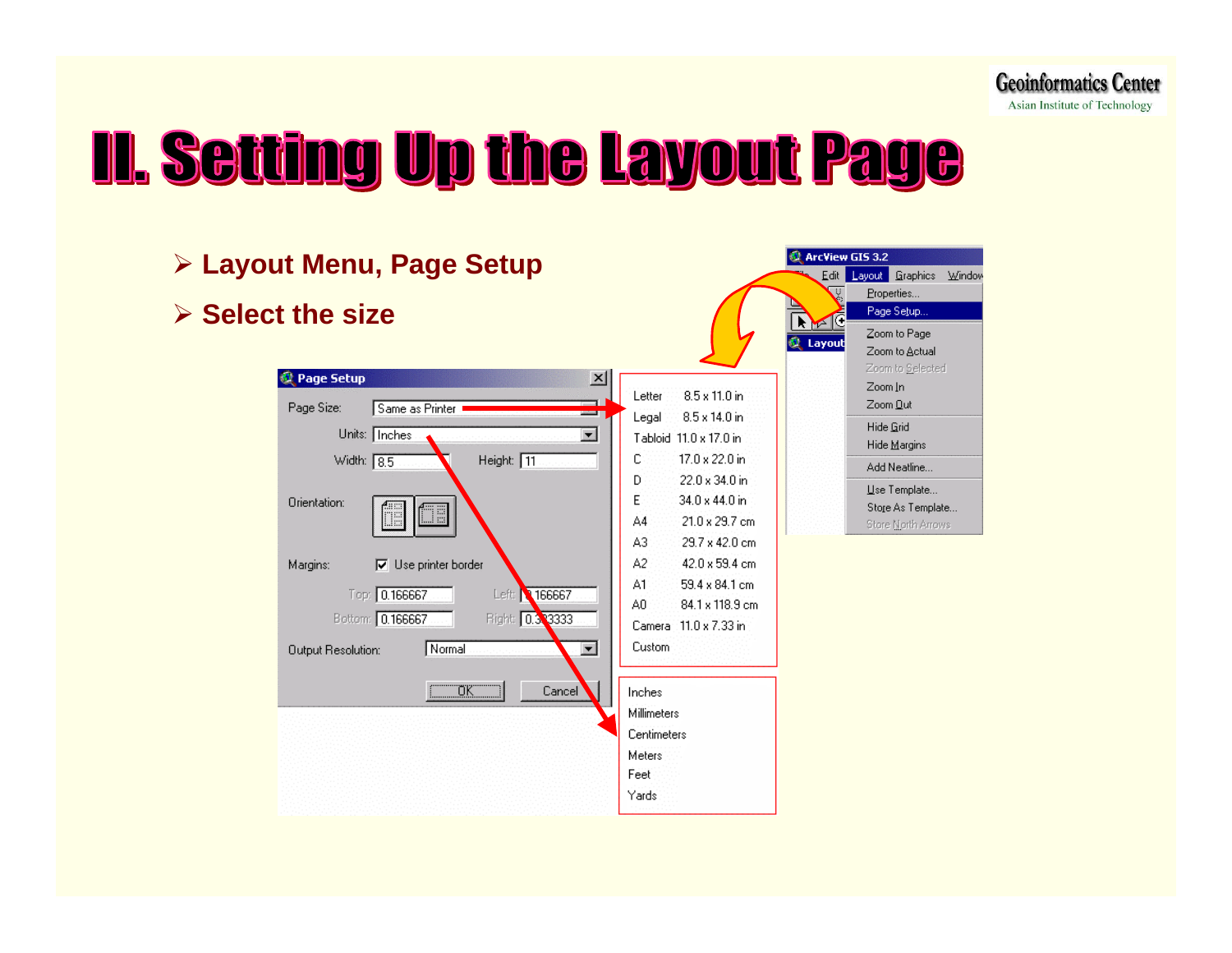

### **TIL Adding Component to a Layout**

| ArcView GIS 3.2a                                                                                                            |
|-----------------------------------------------------------------------------------------------------------------------------|
| Edit Layout Graphics Window Help<br>Eile                                                                                    |
| 2020<br>d<br>$\mathbb{C}$<br>ð<br><u>inja</u><br>e.<br>q,<br>Дý.<br>$\blacktriangleright$<br>圄<br>Ÿ,<br>陶                   |
| <u>ାରାକା</u><br>$\hat{\bullet}$<br>ГJ<br>ℶ                                                                                  |
| $\odot$<br>$\Box$ o $\times$<br>Layout1<br>$\overline{\phantom{a}}$<br>٠<br>$\blacksquare$<br>$\overline{\circ}$<br>ļщ<br>国 |



**View FrameLegend Frame Scale bar FrameNorth Arrow Frame Chart FrameTable Frame**

**Picture Frame**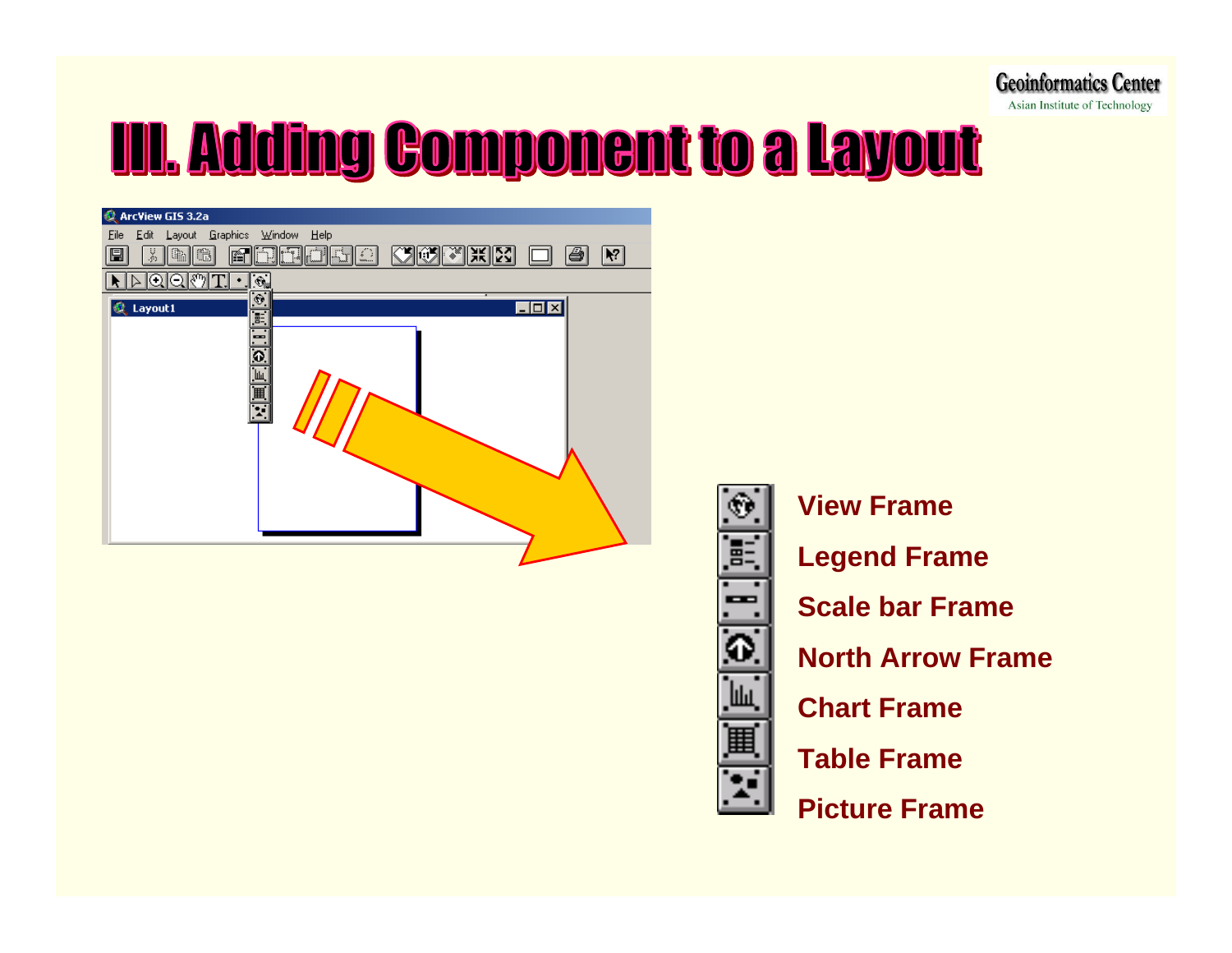

**Geoinformatics Center** 

Asian Institute of Technology

¾ **Click the View Frame tool**



¾ **Move the cursor from one corner of the view frame to be placed, hold down the left mouse button, and drag out a box to define the frame.**

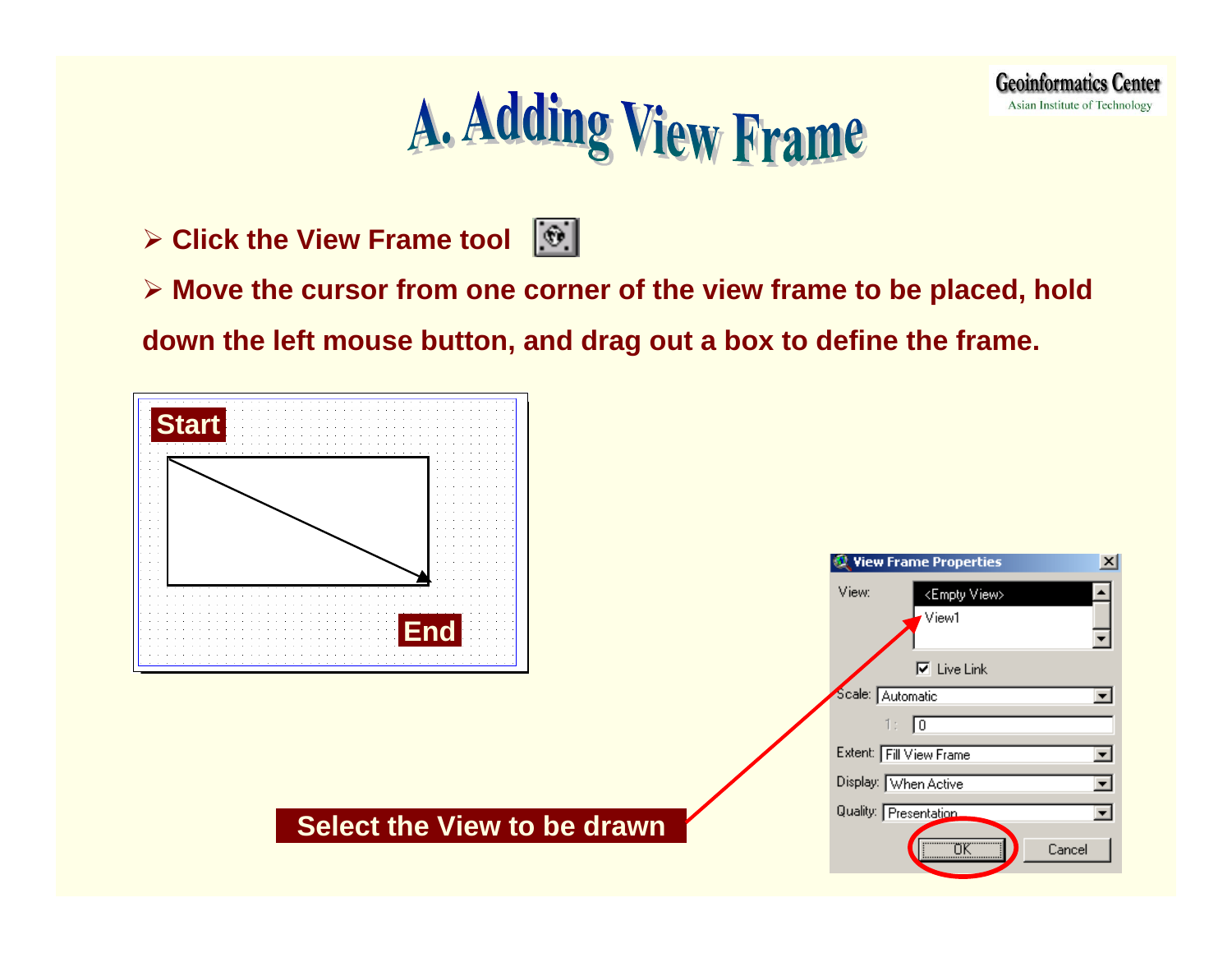

**Geoinformatics Center** 

Asian Institute of Technology

¾ **Click the Legend Frame tool**

¾ **Move the cursor from one corner of the legend frame to be placed, hold** 

**down the left mouse button, and drag out a box to define the frame.**

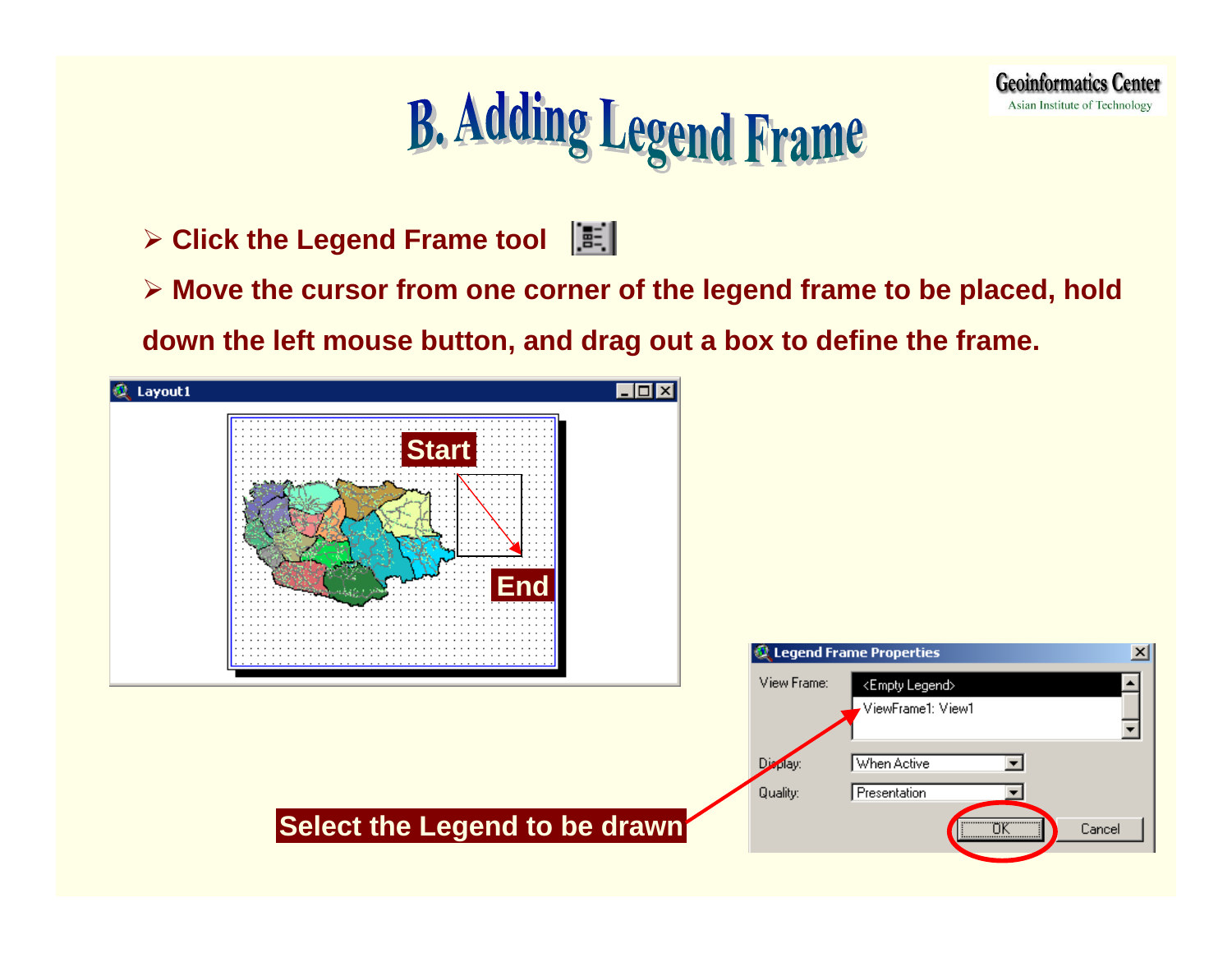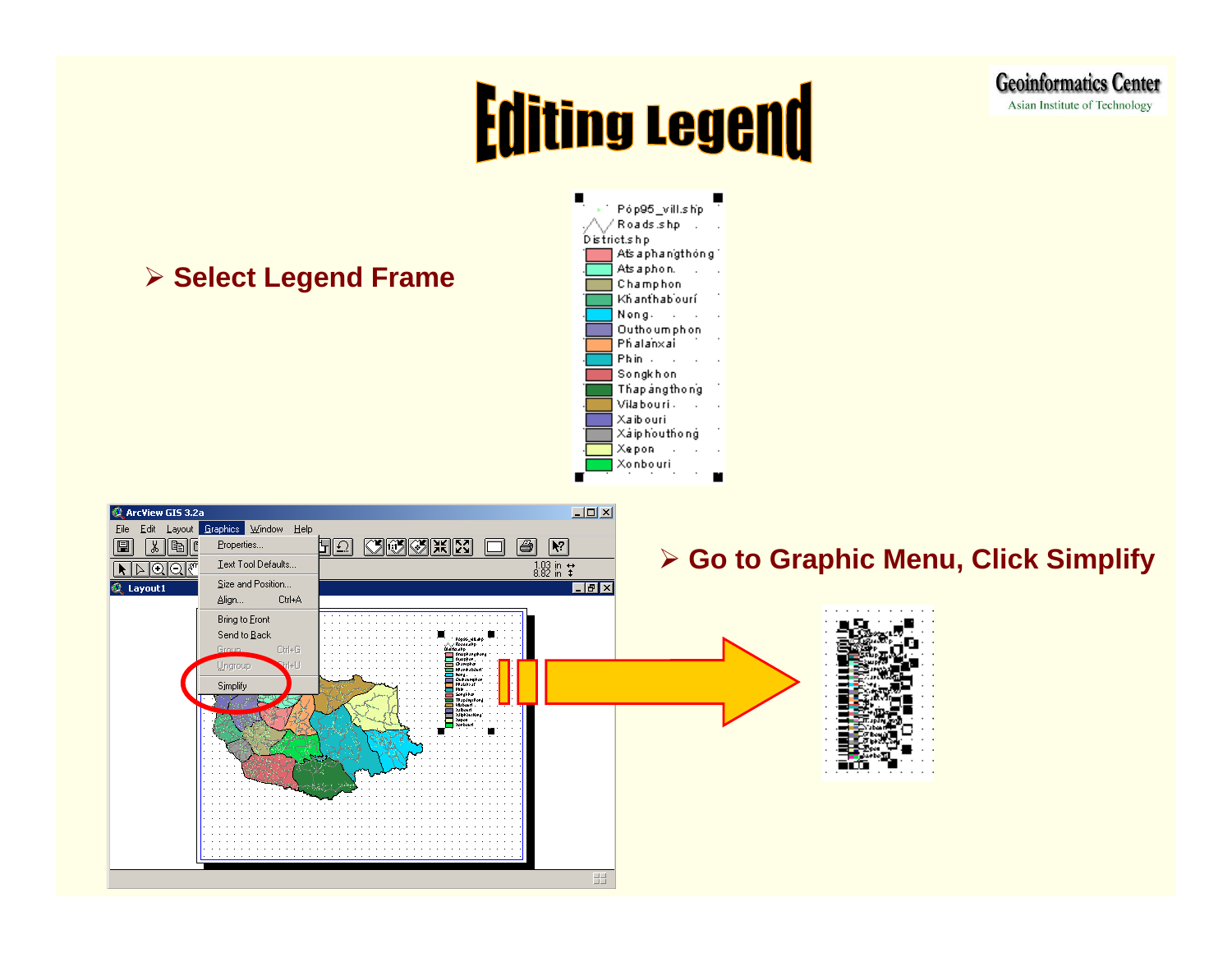

**Geoinformatics Center** Asian Institute of Technology

¾ **Click Scale bar Frame tool** œ

- ¾ **Use the mouse to define where you want the north arrow to be drawn**
- ¾ **The Scale Bar Properties dialog appears. Choose the name of the view**

**frame already in the layout that you want the scale bar to be associated with,** 

**and choose the other properties of the scale bar (Style, Units, Interval)**

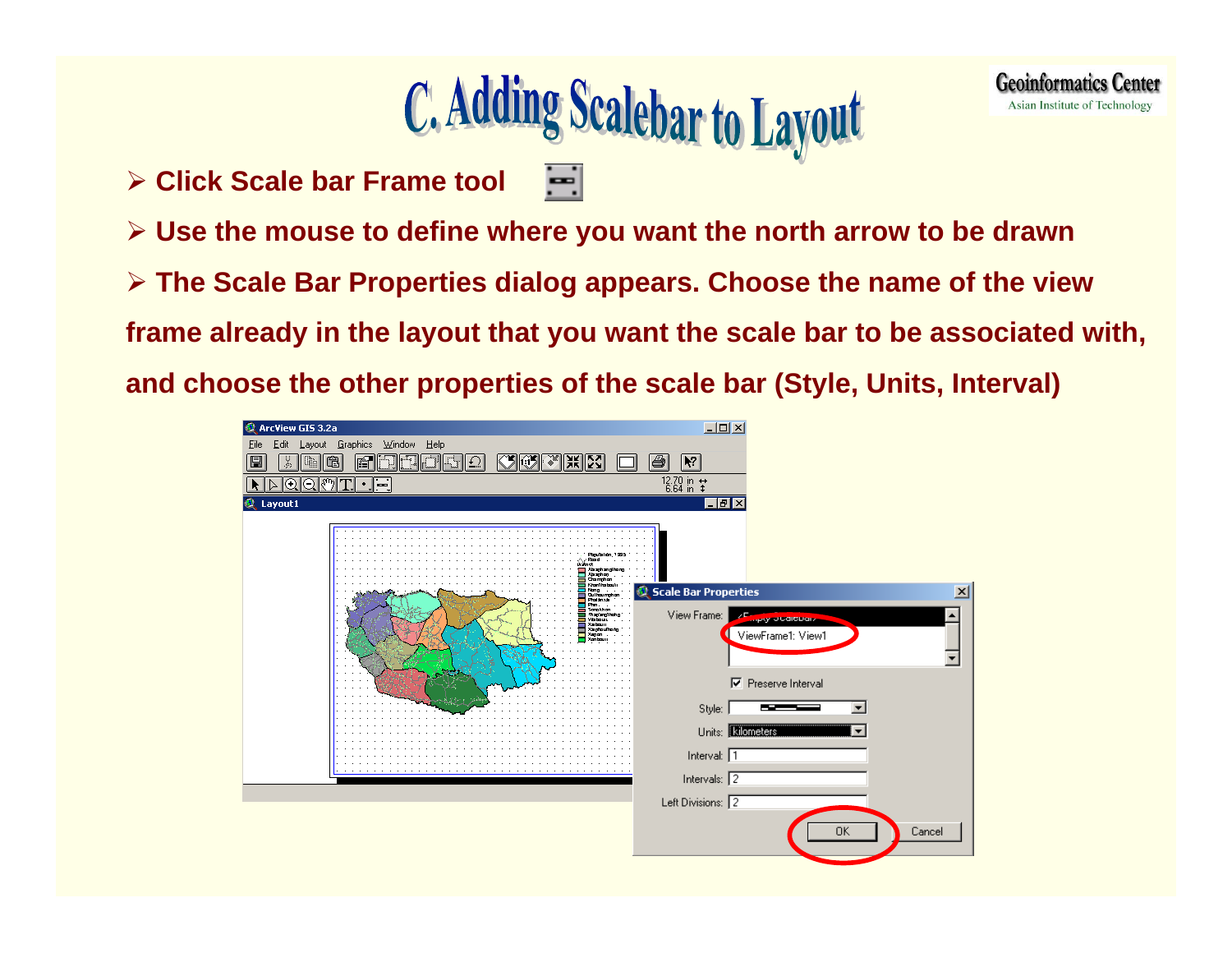#### ¾ **Select Legend need to be edited**

¾ **To Open Text Properties, Double Click and Edit (i.e.Population, 1995)**

 $\blacksquare$ 

| <b>Text Properties</b>                    | ×       |
|-------------------------------------------|---------|
| Population, 1995                          |         |
|                                           |         |
| Vertical Spacing: $\sqrt{\phantom{0}1.0}$ | lines   |
| Rotation Angle: 0                         | degrees |
| Scale Text with View                      |         |
| OΚ                                        | Cancel  |

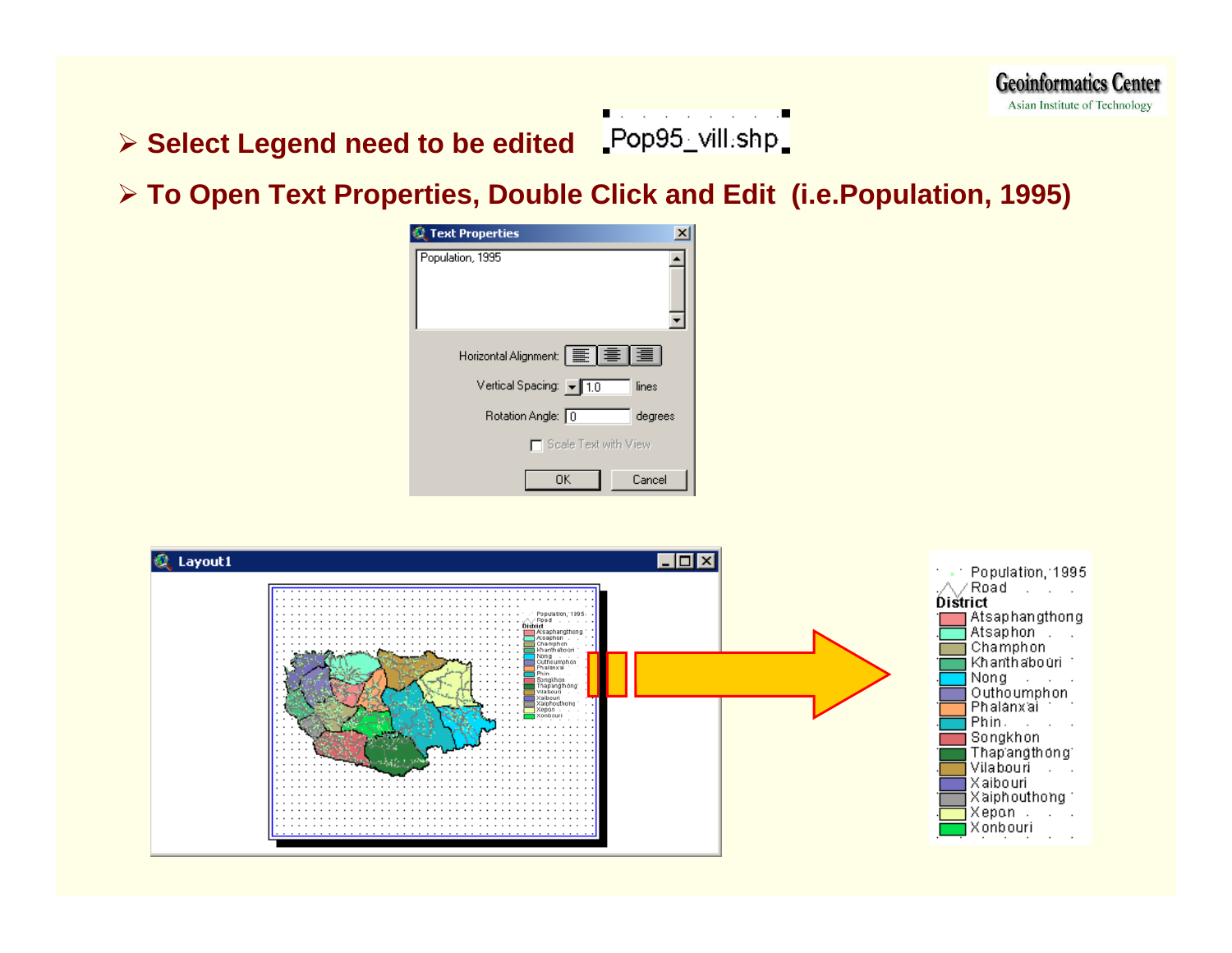### D. Adding A North Arrow

**Geoinformatics Center** 

- ¾ **Click the North Arrow Frame tool**
- ¾ **Use the mouse to define where you want the north arrow to be drawn**
- ¾ **The North Arrow Manager dialog appears. Choose the north arrow style**
- **you want to use, and set the rotation angle, if desire**

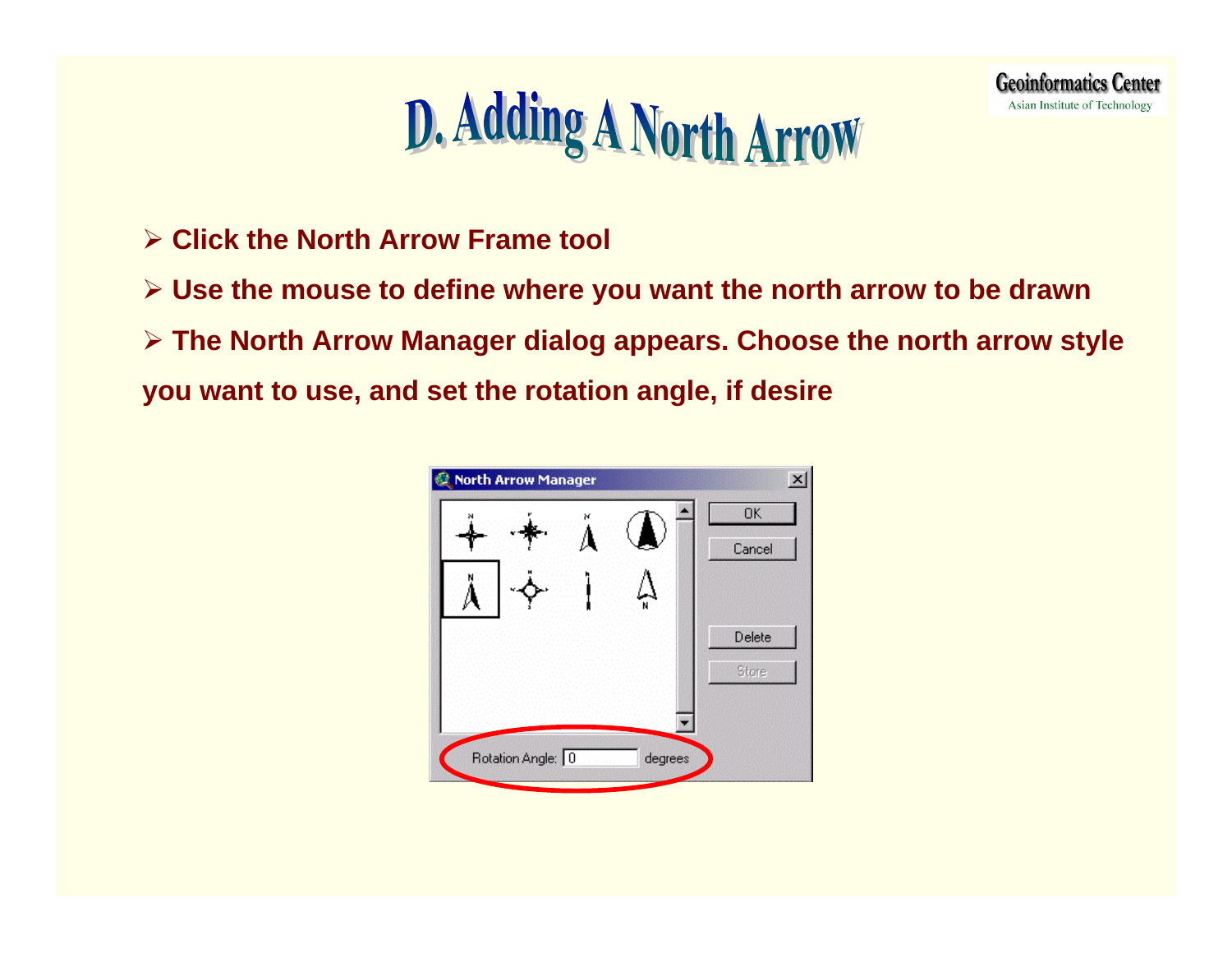### **Making chart**

#### ¾ **Open district.dbf**



**Click to create chart**



- ¾ **Name as "district\_chart"**
- ¾ **Fields: Select Sq\_km, then**

**Geoinformatics Center** 

Asian Institute of Technology

#### **click Add**

¾ **Label Series Using "Dname"**

#### ¾ **Click OK**

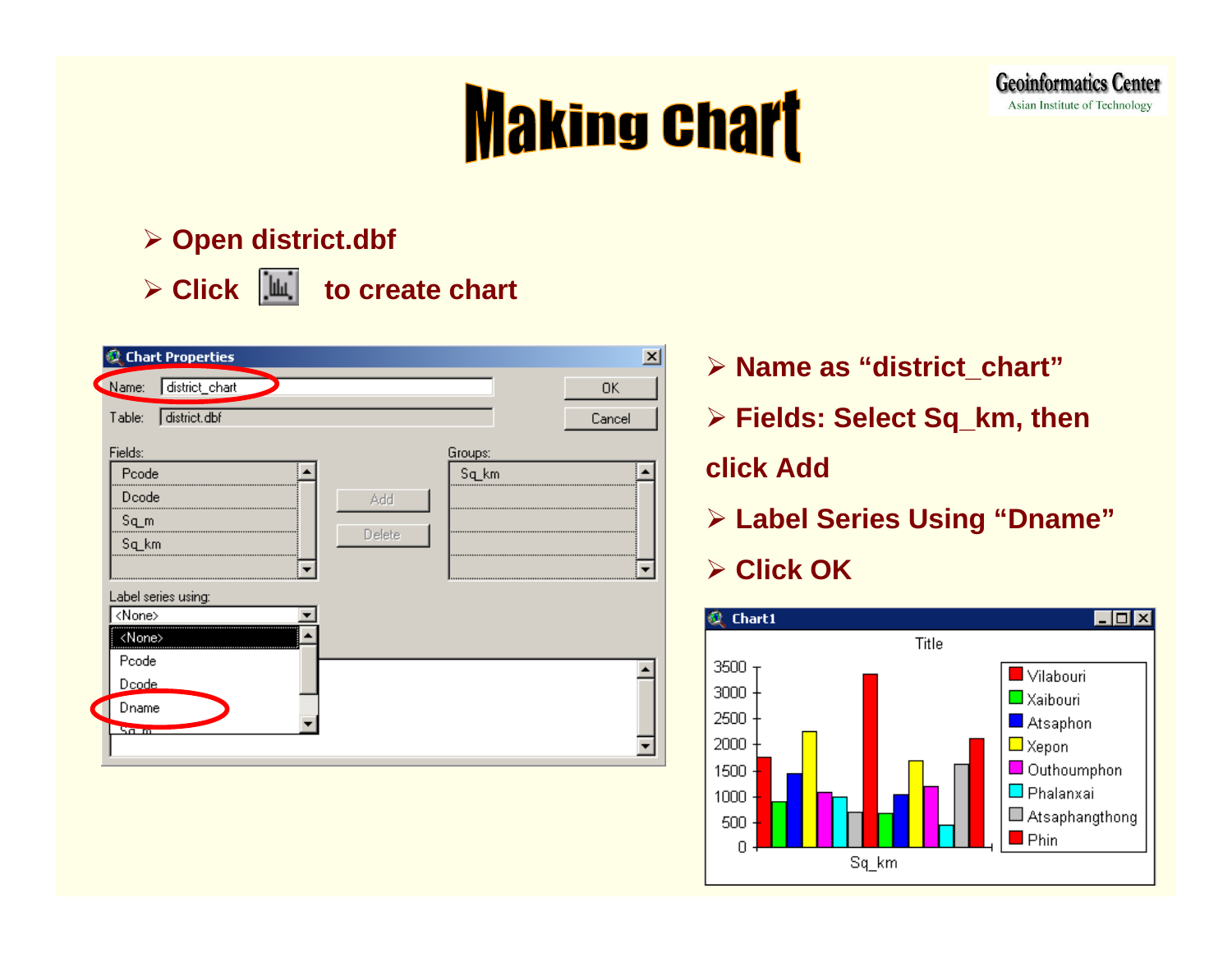

## E. Adding A Chart to Layout

- $|\mathbf{u}|\$ ¾ **Click the Chart Frame tool**
- ¾ **Use the mouse to define where you want the chart to be drawn**
- ¾ **The Chart Frame Properties dialog appears. Choose the chart you want**

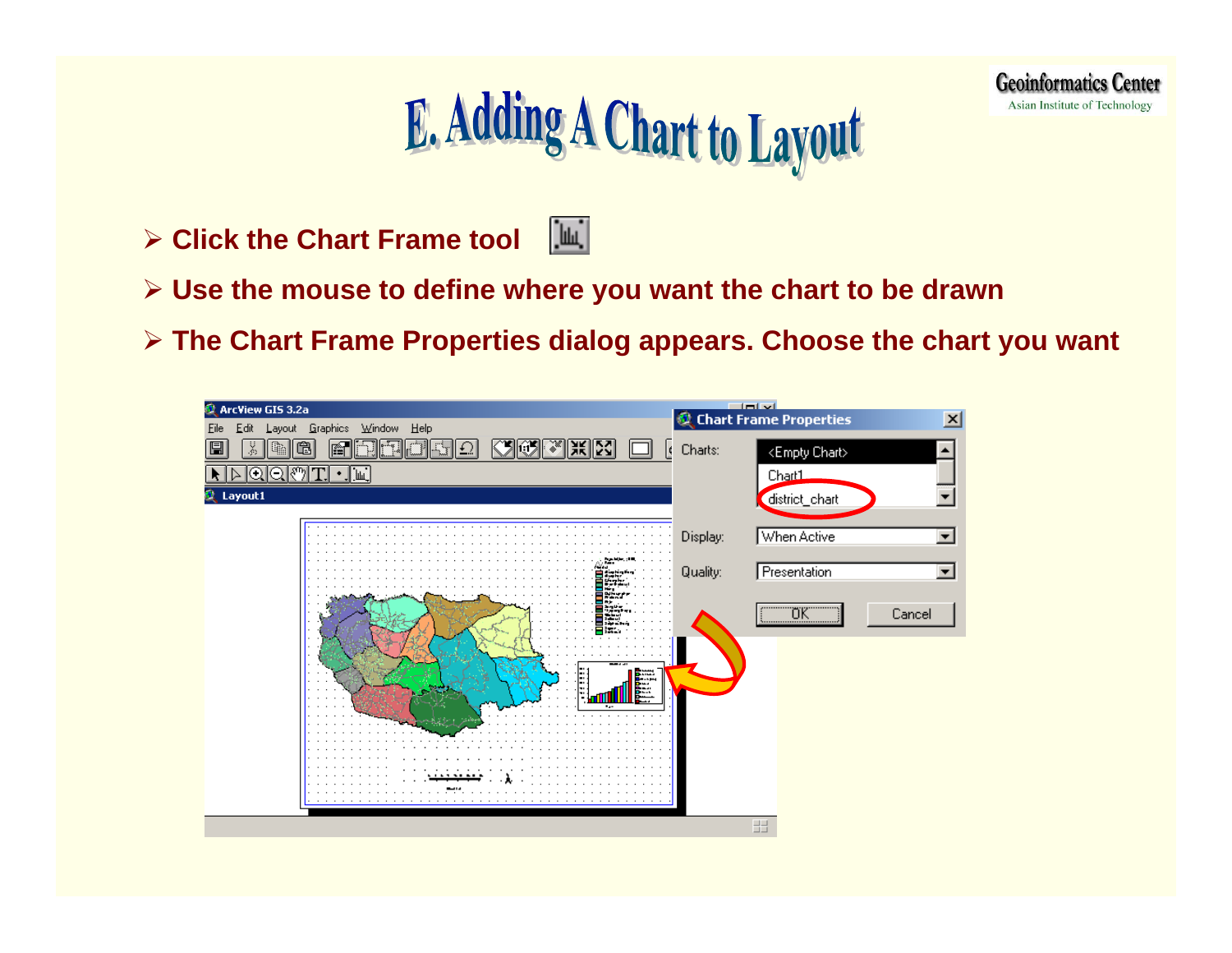

## F. Adding A Table to Layout

- ¾ **Click the Table Frame tool**
- ¾ **Use the mouse to define where you want the table to be drawn**
- ¾ **The Table Frame Properties dialog appears. Choose the chart you want**

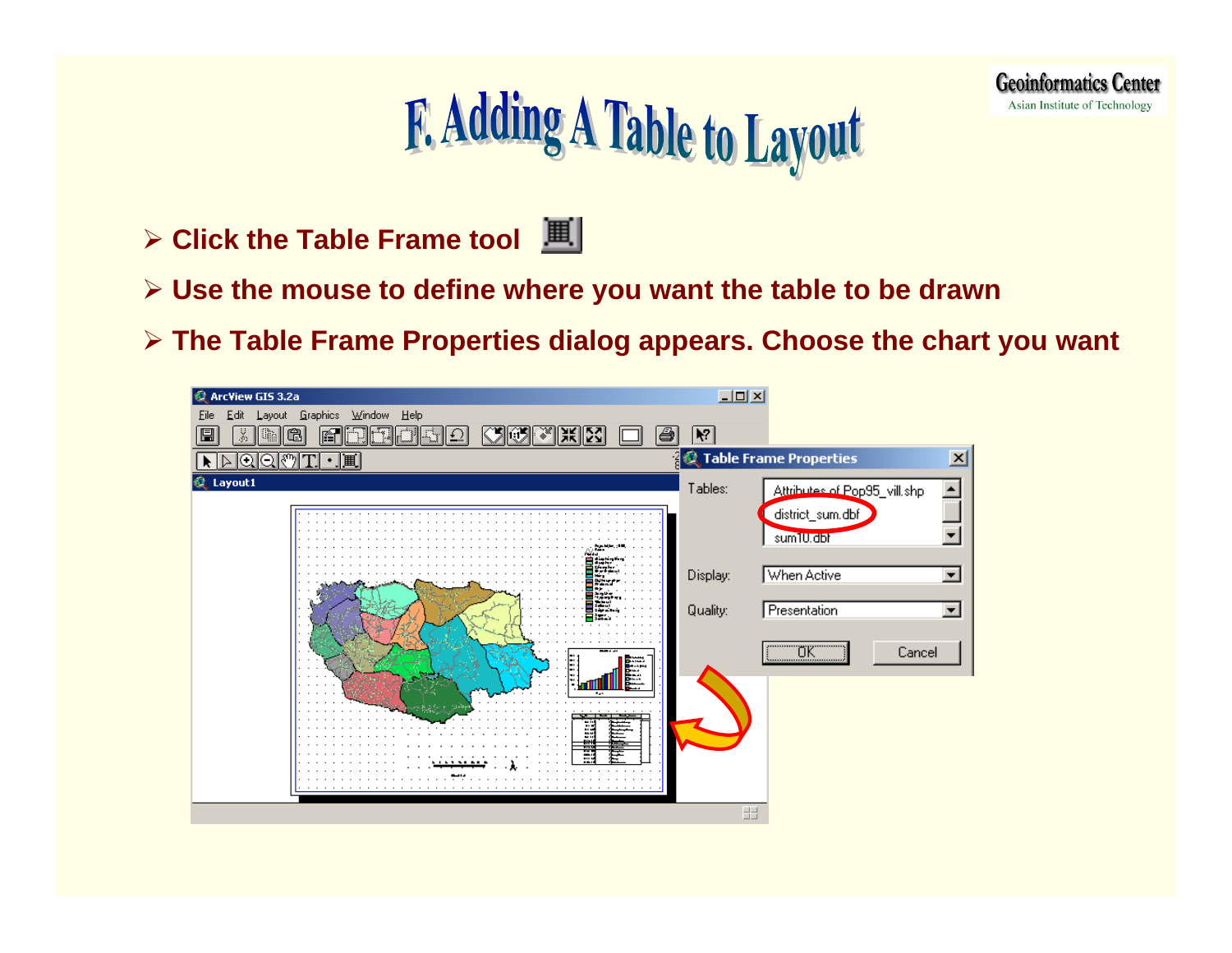

## **G. Adding A Picture to Layout**

- ¾ **Click the Picture Frame tool**
- $\vert \cdot \vert$
- ¾ **Use the mouse to define where you want the table to be drawn**
- ¾ **The Picture Frame Properties dialog appears, Browse File and Click OK**

| ArcView GIS 3.2a                            |                                    | $\Box$ D $\Box$                   |              |
|---------------------------------------------|------------------------------------|-----------------------------------|--------------|
| Layout Graphics Window Help<br>Edit<br>Eile |                                    |                                   |              |
| 圓<br>ļ,<br>ê<br>r                           | 黑险<br>8                            | $\blacktriangleright$             |              |
| $\circ$ ାଠାଙ୍କ<br>ᅴ                         |                                    | $-1.78$ in $+$<br>8.60 in $+$     |              |
| 奧 Layout1                                   |                                    | $  E $ $\times$                   |              |
|                                             |                                    |                                   |              |
|                                             | $\cdot$ .                          | <b>Q</b> Picture Frame Properties | $\mathbf{x}$ |
|                                             | File:<br>. .                       |                                   |              |
|                                             |                                    | Browse                            |              |
|                                             |                                    |                                   |              |
|                                             | <b>中心原理的</b><br>在的复数形式<br>Display: | When Active                       | ▼            |
|                                             | . .<br>Quality:                    | Presentation                      | ▼            |
| B                                           |                                    |                                   |              |
|                                             |                                    | 0K                                | Cancel       |
|                                             | <b>CAN</b><br>₩                    |                                   |              |
|                                             | Ē                                  |                                   |              |
|                                             | нw                                 |                                   |              |
|                                             |                                    |                                   |              |
|                                             | $\mathcal{F}$                      |                                   |              |
|                                             |                                    |                                   |              |
|                                             |                                    | 田                                 |              |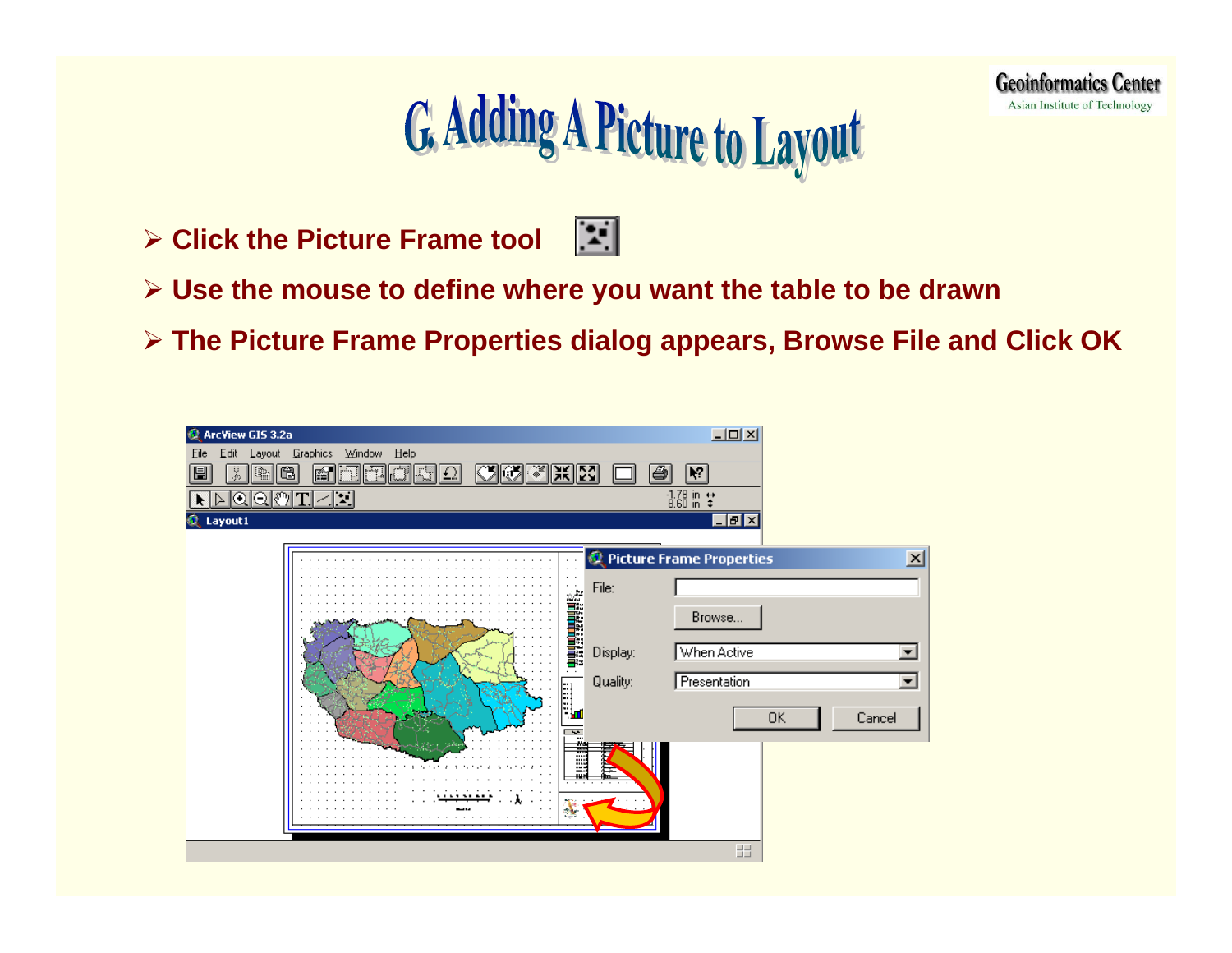**Geoinformatics Center** Asian Institute of Technology

## H. Adding Text to Layout

#### ¾ **Click to Create "Text"**

¾ **Use the mouse to define where you want to add "Text"**



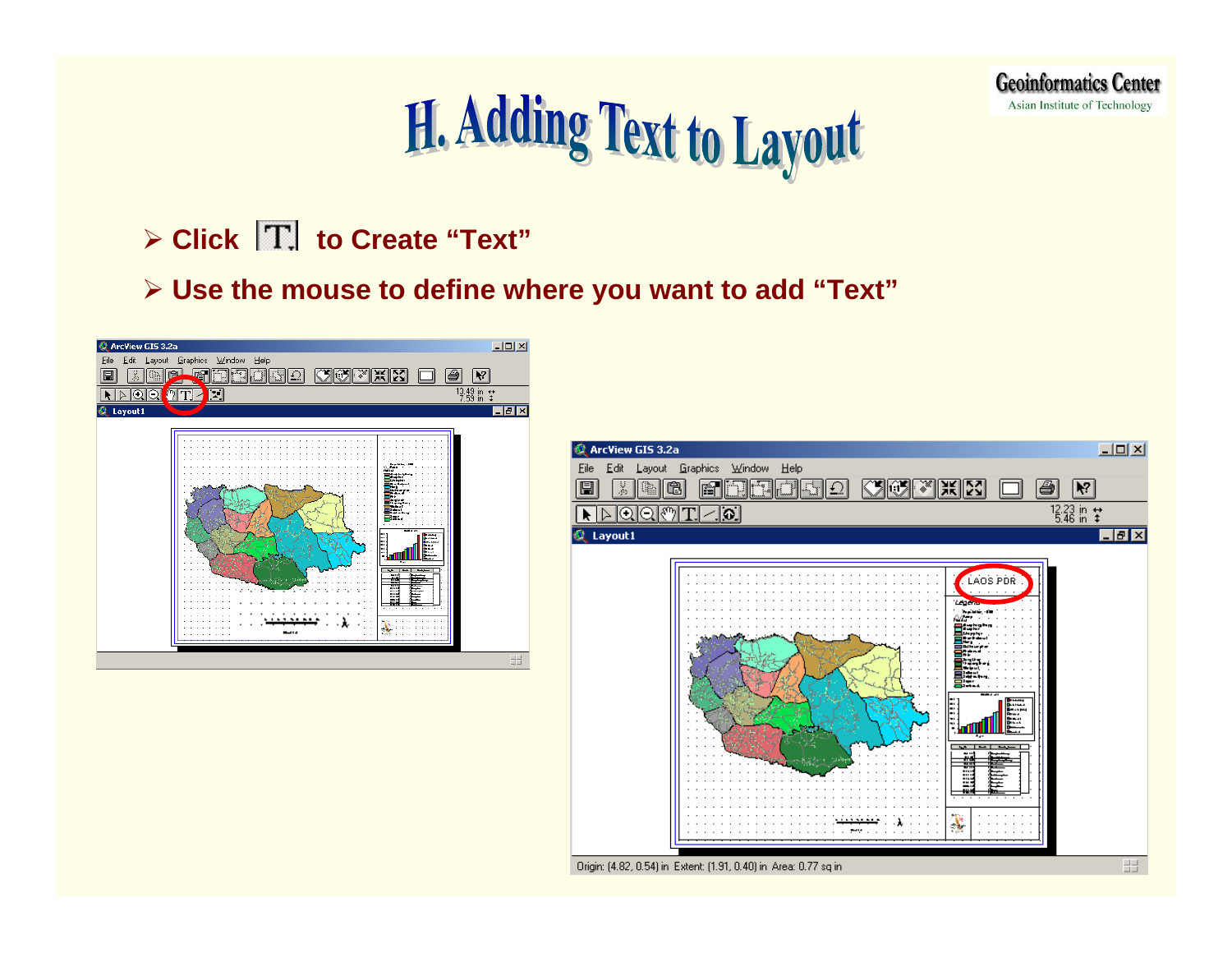### **I. Adding Graticule/Grid**



- ¾ **File, Click Extension**
- ¾ **Select Graticules and Measured Grids**



**Geoinformatics Center**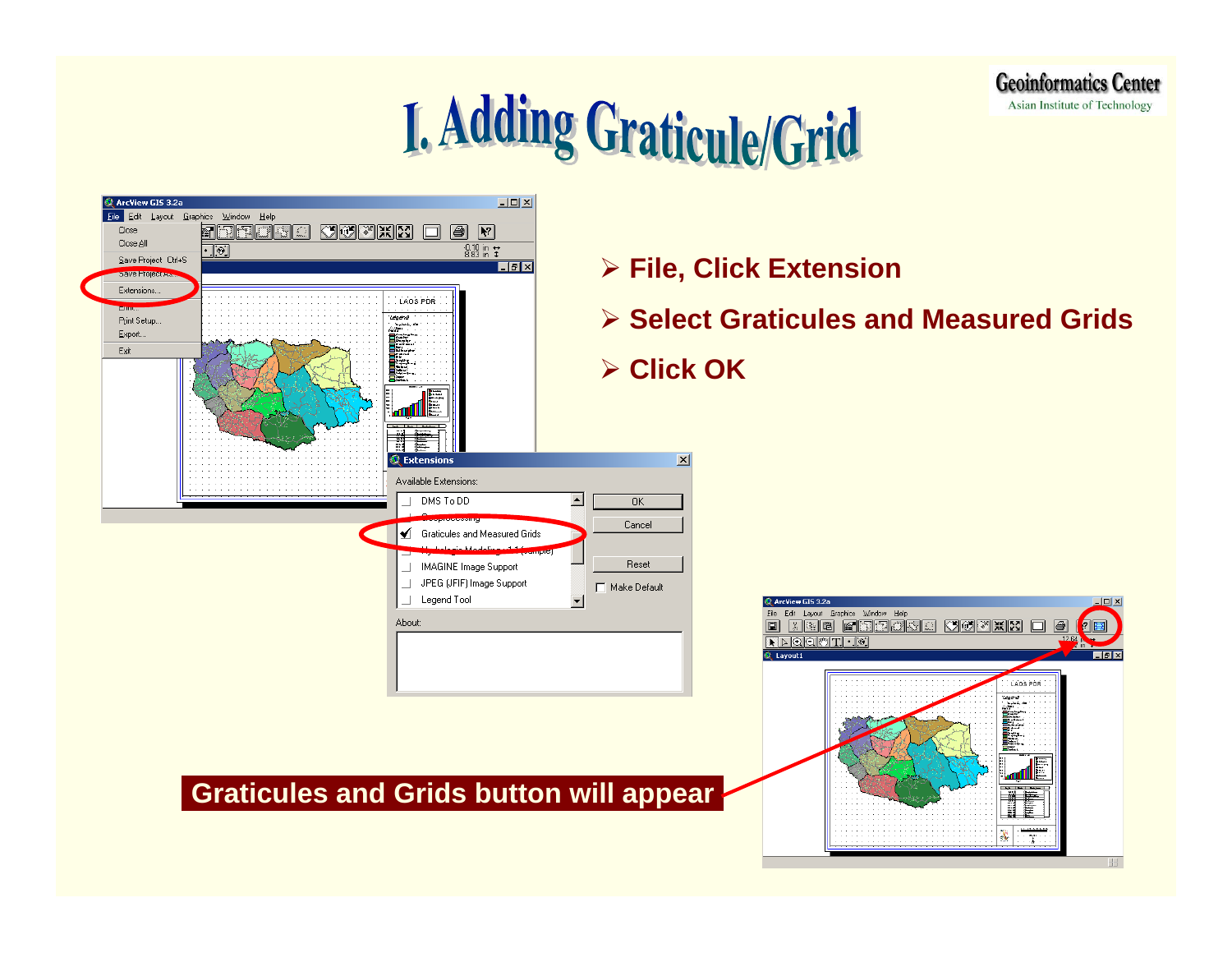## Continued



- ¾ **Graticules and Grid Wizard will appear**
- ¾ **Select the view frame**
- ¾ **Select Option if you want to Create both Graticule or**

**Measured grid**

¾ **Click Next**



**Geoinformatics Center**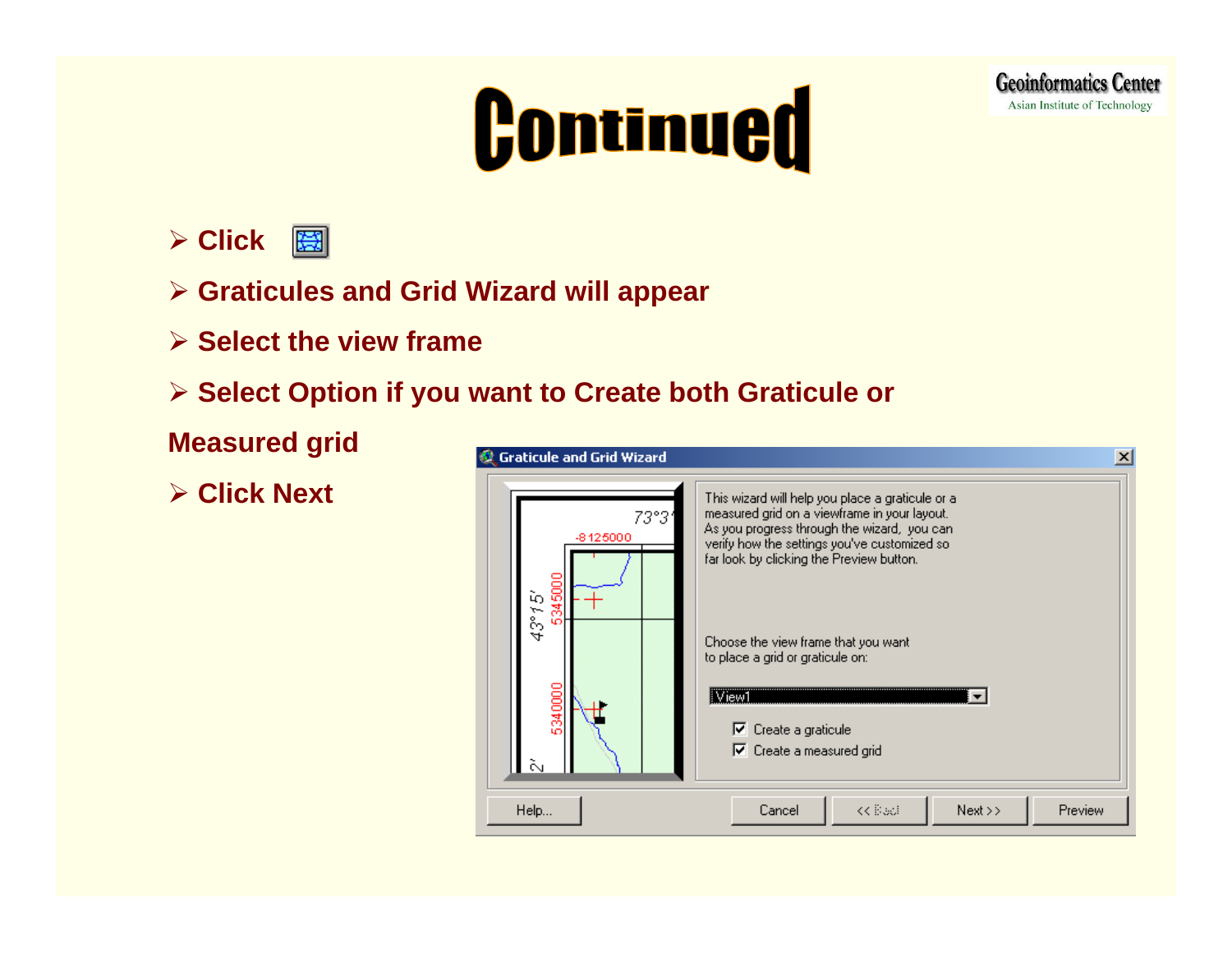

¾ **Click Pointer Tool**

¾ **Select the component you wish to align by dragging over them, and** 

**holding down SHIFT click them one by one**





**Geoinformatics Center**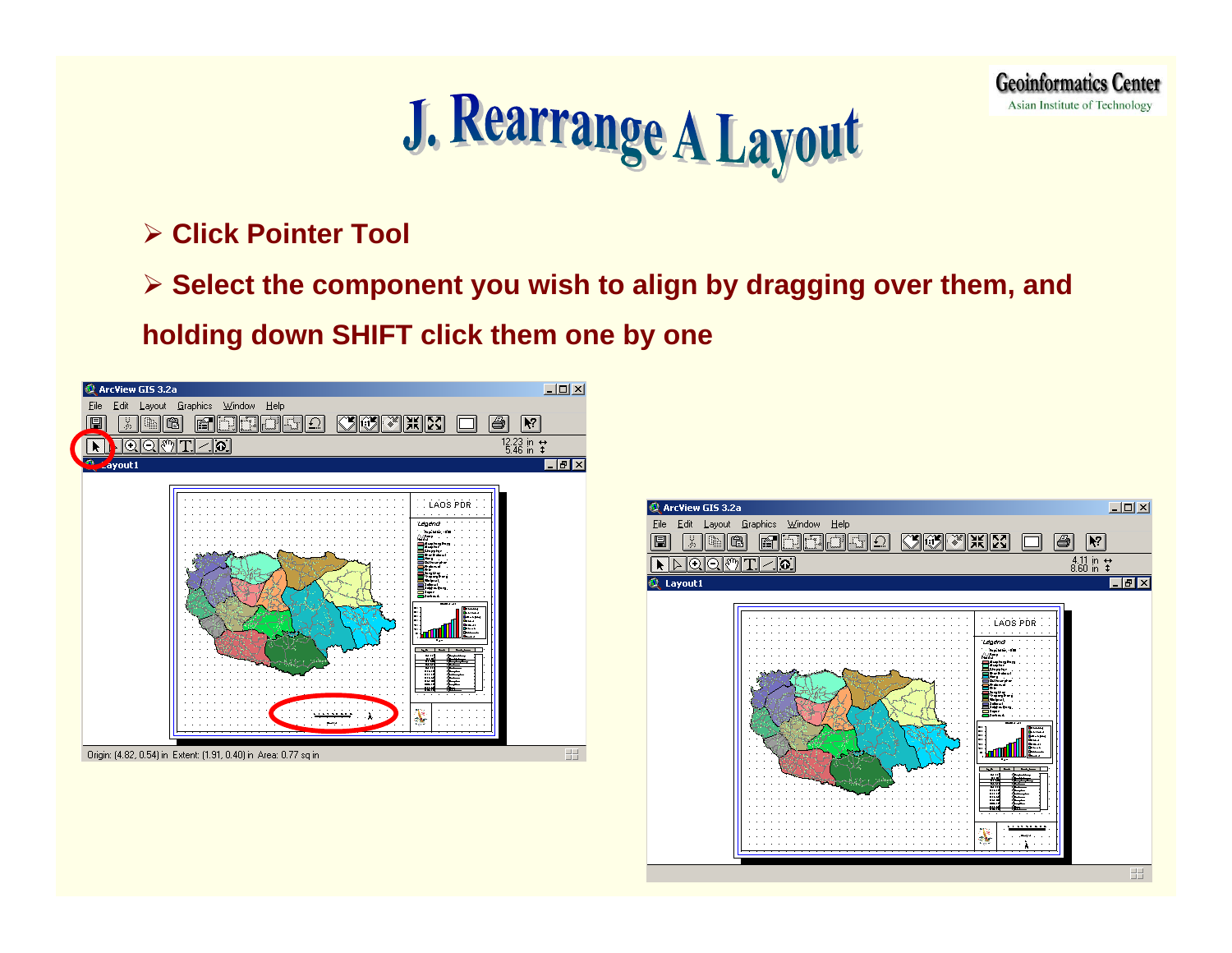## Continued

**Geoinformatics Center** 

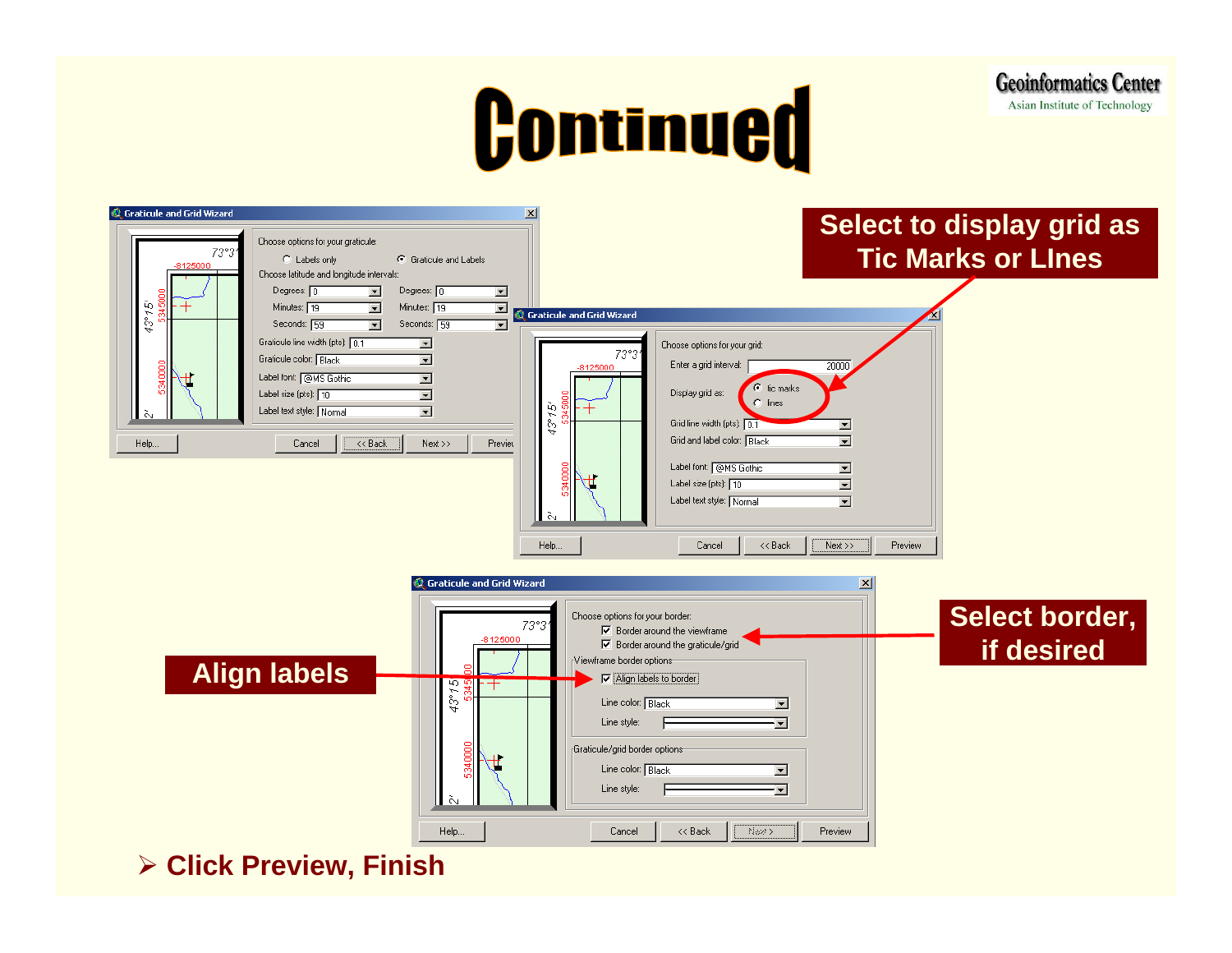**Geoinformatics Center** 

Asian Institute of Technology

### <u>V. Exporting a Layout</u>

¾ **File Menu, Choose Export**





¾ **In the dialog that appears, choose the File format and specify the name and location**